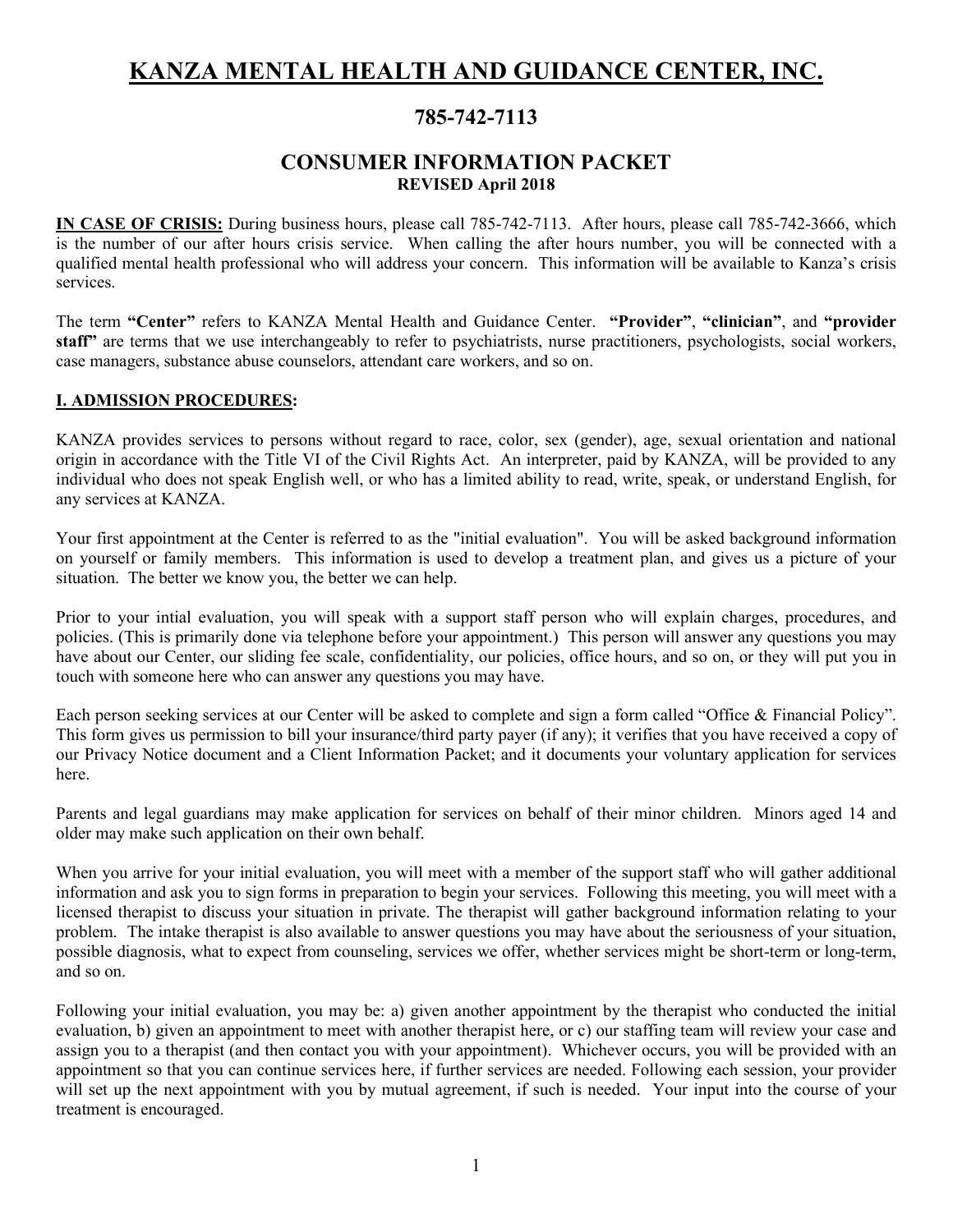Some consumers receive services only in our offices, the frequency based upon the need. However, this may vary depending on the nature of the problem and other factors. In addition to services here at our office, some consumers receive specialized services that may be home-based, community-based, or school-based, and may occur more often than once per week. Some of our consumers attend only a few sessions, while others receive services on a long-term basis, depending on their needs.

## **II. COSTS:**

**Kanza seeks to provide services to anyone who seeks mental health care. By working together with you, we will establish a sliding scale fee. However, due to the reduction of State funding for the mental health care of persons without health insurance, Kanza has instituted a managed care service plan and persons seeking routine/non-crisis care will be provided services based upon this plan. Kanza will provide services as needed and regardless of the status of payment for any persons who is identified as being at risk of harm, homelessness, or deterioration due to mental illness.** 

Most likely, you will be informed by our financial and business staff of your fee (or whether or not insurance, Medicaid, Medicare, etc. will cover services) before you enter your initial assessment or begin services. Our standard charge is \$150.00 per hour**.** However, it is extremely rare that an individual or an insurance company pays that rate. Nearly all of our services are provided at a discounted rate, and no one who is eligible for services as a member of the target population is refused services because of an inability to pay. (Target population is minors or adults who meet the State's criteria of adults experiencing a severe and persistent mental illness or children or adolescents experience a severe emotional disturbance.)

The term "sliding fee scale" (see below) means a fee that is based on family income and number of dependents and is based on the current Federal Poverty Guidelines. This scale is reviewed annually and approved by Kanza's Governing Board. The term **"third party payer"** refers to health insurance, HealthWave, Medicaid, Medicare, etc.

Some consumers have a third party payer that pays for some or all of the cost of their treatment/services here. Each third party payer has a certain rate that they pay, if coverage is applicable. Persons with a third party payer will be assessed a co-pay amount of \$30 for each session that is due upon the delivery of services. This co-pay amount is due prior to the initial assessment and must be paid prior to the scheduling of the next service. When the third party payer begins paying the Center, the consumer's business account will be reconciled for credit or payment for future services.

If your third party payer doesn't cover mental health services, or certain types of mental health services, or certain types of mental health providers, you will be responsible for paying an affordable sliding fee scale worked out between you and our Business Department. Or, if your third party payer only pays for a portion of your services, you will be expected to pay a sliding scale fee for services not covered.

Unless other arrangements have been made with our Business Department, the following applies to those who pay an outof-pocket fee: a) persons are scheduled for their next appointment upon payment for the previous session; b.) if a balance is carried, we ask that at least half of this balance be paid each month; c.) the whole balance must be paid off within 30 days following the end of treatment; d.) failure to follow agreed upon payment may result in your account being turned over to a collection agency or to the State Set-Off Program.

Medicaid and the Children's Medicaid Waiver cover most or all of our services. Sometimes, a co-payment and/or a premium are required. Children meeting the criteria as severely emotionally disturbed (SED) and requesting community based services will be evaluated for qualification for the HCBS SED Waiver. Children not eligible will be assessed a sliding fee for such services.

Medicare will cover some of the services we provide, but there are some limitations on what they will pay for and for the type of provider they will approve for providing your services. Our Business Department will let you know if any restrictions apply. If your Medicare does not cover our services, you may have to pay your sliding scale fee. Persons paying for services with Medicare are responsible to pay for services covered by their deductible amount. Once this deductible is satisfied, Kanza accepts payments from Medicare as sufficient payment for covered services.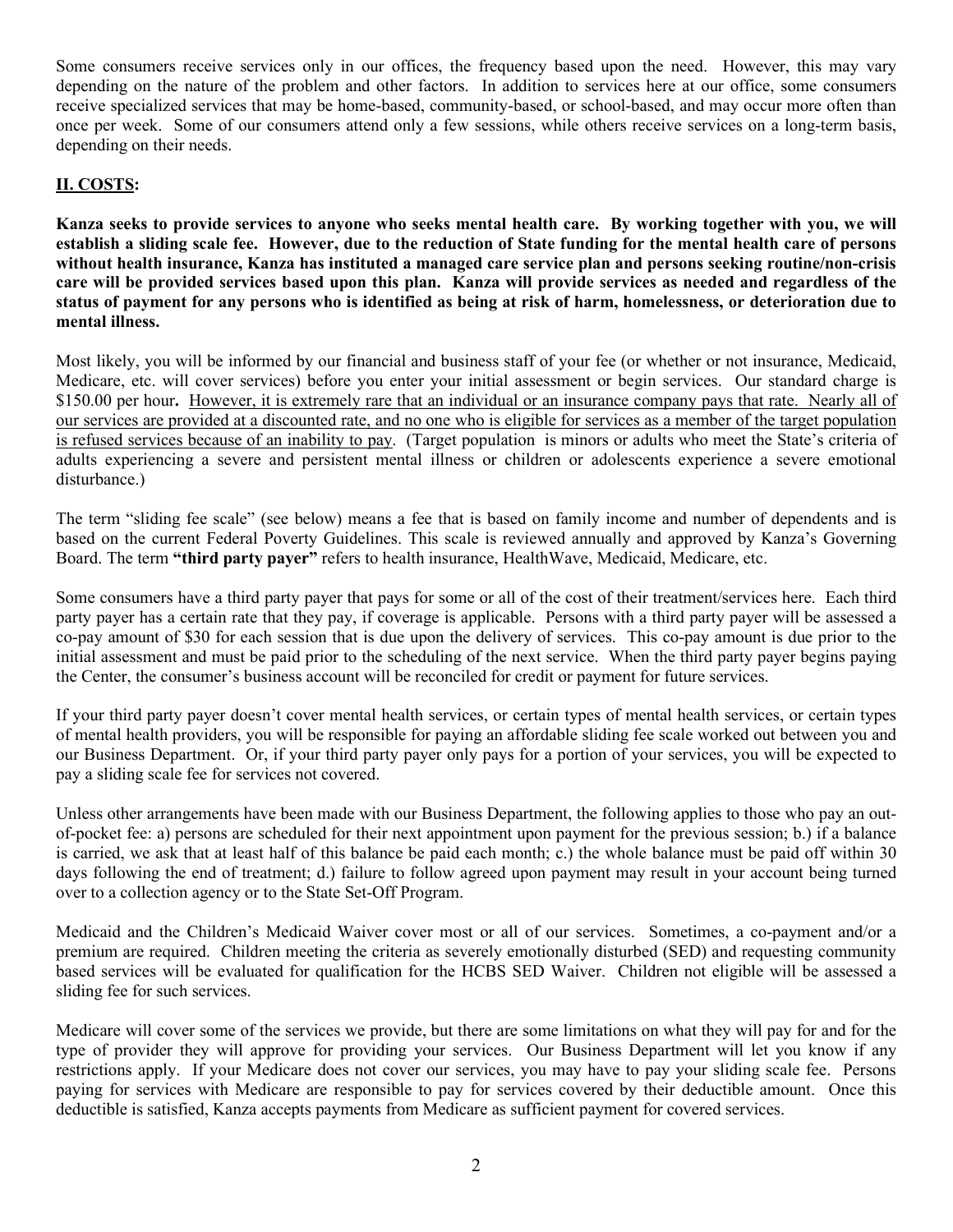While the Center receives limited funds from various levels of government, you (and/or your third party payer) are required to pay for services rendered. **If you are having difficulty paying your sliding scale fee and believe that your fee is a significant financial hardship, please, discuss it with the Business Director or a member of our financial staff. We hope to make arrangements with you so that your services can continue. .**

Based upon available state and local funds, Kanza may waive all or part of any out-of-pocket fee(s) for certain persons at our sole discretion. We serve a wide range of persons; some with short-term problems and some with long-term problems (such as children who are seriously emotionally disturbed "SED" and adults with severe and persistent mental illness "SPMI"). It is possible that we might waive entirely any out-of-pocket fee (or significantly reduce such) for some children with SED and some adults with SPMI, depending on their individual circumstance.

Each month you will receive a statement of your account. If you have any questions about it, please contact the Center. Please note that you are responsible for paying the amount shown on the "Total Due from Patient" line approximately two-thirds of the way down your statement.

On occasion, you (or your third party payer) may be charged if your provider consults with another provider here about your case, or when one of our providers here confers with a provider outside of our agency (with your permission). These consults are usually brief and occur within the guidelines of confidentiality.

## **III. APPOINTMENTS AND CRISIS SERVICES:**

We strongly encourage you to regularly attend your appointments (this includes counseling appointments, medication appointments, meetings with case managers, and so on) so that you can get the treatment or services you need.

Appointment slots and the services of our provider staff are in high demand, and are very valuable to those who need our help. **If you can, please contact us at least 24 hours in advance (except in the case of an emergency), if you cannot keep your appointment** (if you can't give us 24 hours notice, then any notice that you cannot keep your appointment is better than no notice at all)**.** Some clients will be placed on a call list to schedule based upon the client's clinical need, desire to seen earlier and the availability of a provider's time.

**If you will call us when you know you can't make it to your appointment, then we can have time to work in someone else who needs our help.** Also, we are happy to reschedule your appointment when you cancel with at least 24 hours notice.

**Crisis services are** available during office hours by calling 785-742-7113. After hours, crisis services are available by calling 785-742-3666. **If, during business hours, you have a serious mental health emergency situation or crisis of which we are aware, we can work you into our schedule right away. Emergency and crisis services are also available after hours. Your provider can also give you more information. For some consumers, we develop an individualized crisis plan.**

## **IV. HOURS/LOCATIONS OF SERVICES:**

Our main office is open Monday through Thursday: 8am - 6pm, and Friday: 8am - 4pm. These hours are subject to change without notice. We offer services in: Brown, Doniphan, Jackson and Nemaha Counties. Please contact us at 785- 742-7113 for information about locations, hours and services locations. Kanza provides psychiatric rehabilitation services in the home, school, and community.

## **V. INVASIVE PESTS:**

As a health care provider, Kanza Mental Health and Guidance Center is committed to providing a healthy and safe environment for all consumers and employees. The presence of an invasive pest (e.g., but not limited to: bed bugs, cockroaches, scabies, termites, head lice, fleas, etc.) will not result in the denial of services but may result in the delivery of services being revised. The location of the service or transportation may be changed or limited.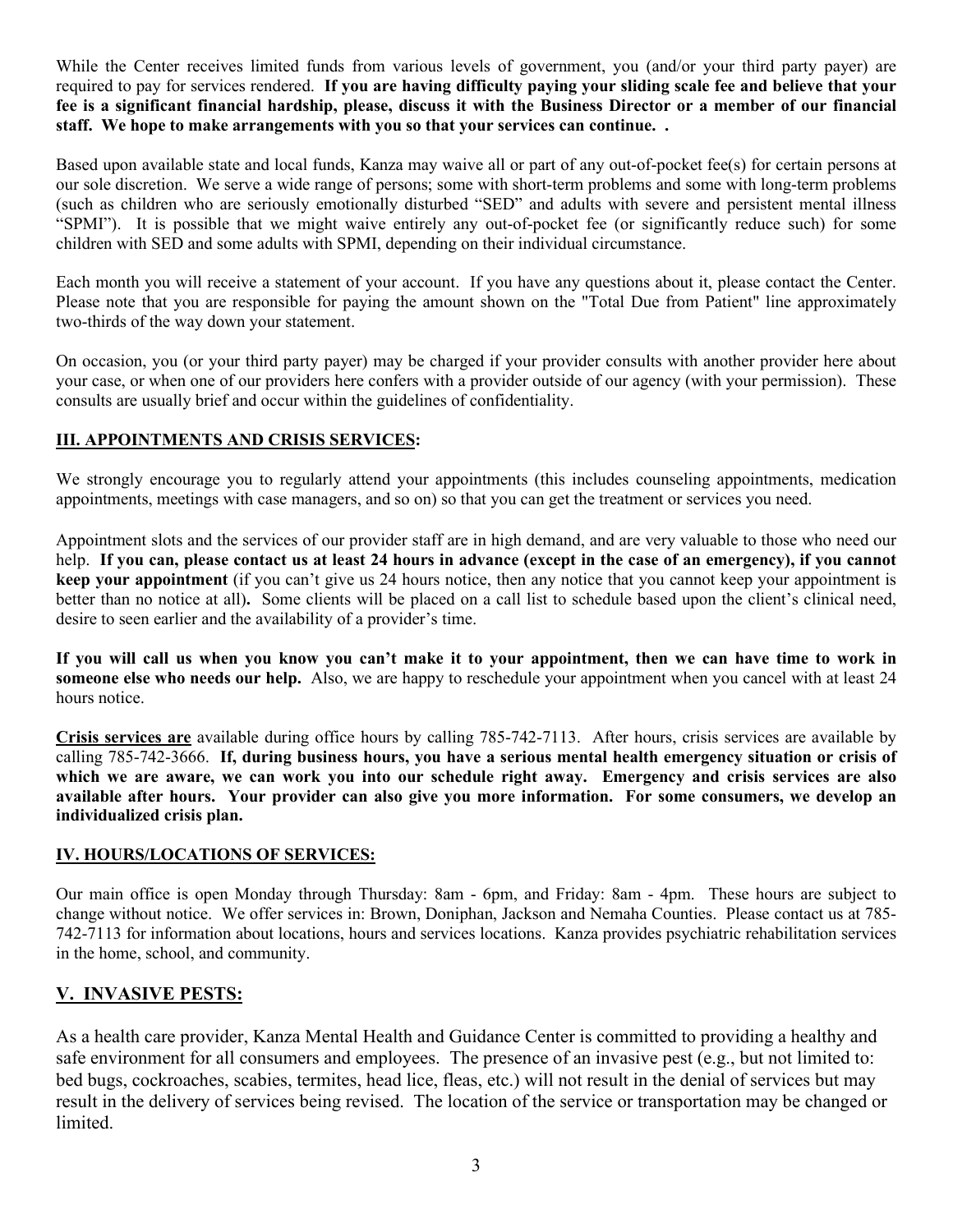#### **VI. SERVICE ANIMALS:**

Animals are not allowed in Center buildings or in Center vehicles. However, a service animal or emotional support animal (ESA) is allowed to accompany a person with a disability into a Center building or vehicle. Under the American's Disability Act, ADA, only dogs are allowed as service animals. Such animals must be under control and on a leash or harness when in a Center building or vehicle unless doing so interferes with the service animal's work or the individual's disability prevents using such.

Center staff may ask a person bringing an animal into the facility if the animal is a service or ESA animal or ask what tasks the animal has been trained to perform. If the animal is an ESA animal, Center staff may request to review the letter written by a licensed mental health provider describing the need for the animal. The service/ESA animal may accompany the person with a disability on Center premises unless the animal is out of control and the owner does not take action to manage it or the animal poses a direct threat to the health or safety of others. The Center will comply with ADA requirements.

#### **VI. TERMINATING/ENDING TREATMENT:**

Some of our consumers attend only a few sessions while others may receive services for months or even longer. Whenever you and your provider(s) decide that your problems are resolved, or are under control, services will likely come to an end, or may be reduced to a supportive level. Any time that you are thinking about ending or cutting back on services; please share these thoughts with your provider. Even after you end services here, you are always welcome to come back at any time. A telephone call is all that is needed.

#### **VII. CHANGING PROVIDERS:**

We employ psychiatrists, nurse practitioners, psychologists, social workers, marriage and family therapists, case managers, attendant care workers, psychosocial workers, substance abuse counselors, and other helpers. We want things to go well between you and your provider(s). If you ever feel the need to change providers, we prefer that you discuss your feelings with that person. Talking things out might help. However, if at any time, you want to switch to a different provider on our staff you can do one of two things: ask the provider to contact their supervisor, or you can contact their supervisor. The supervisor will then, in most cases, assign to you a different provider.

#### **VIII. CONSUMER SUGGESTIONS/COMMENTS/COMPLAINT PROCEDURES:**

Kanza is sincerely interested in the suggestions or comments by its consumers and stakeholders. Suggestions and/or comments can be submitted in the boxes located in waiting rooms, to the receptionist, or any member of management.

If, at any time, you have a concern or a complaint, you can contact our CEO, or any other member of our executive leadership team. The CEO or member of Leadership can be reached at 785-742-7113. The State of Kansas also makes available a Field Staff Member who can assist you if you have a complaint or a concern (KDAD's mental health staff member's contact information is: Chris Bush – Behavioral Health Adult Program manager; Behavioral Health Services Commission; Kansas Department for Aging and Disability Services; 503 S. Kansas Avenue – 3<sup>rd</sup> Floor; Topeka, Kansas 66603-3404. His phone number is 785-296-2572). We also have a complaint form available, but such is not required, and is available upon request.

Although you are free to contact our CEO, any member of our executive leadership team, or the state's Field Staff Member at any time, we prefer that you first discuss your concern or complaint with your provider. You can also ask to speak with your provider's supervisor. Most of the time, your concerns can be addressed by visiting with your provider. They are very open to hearing what it is you have to say.

Please see our Privacy Notice for information on how to make a complaint about any concerns you may have regarding privacy or confidentiality.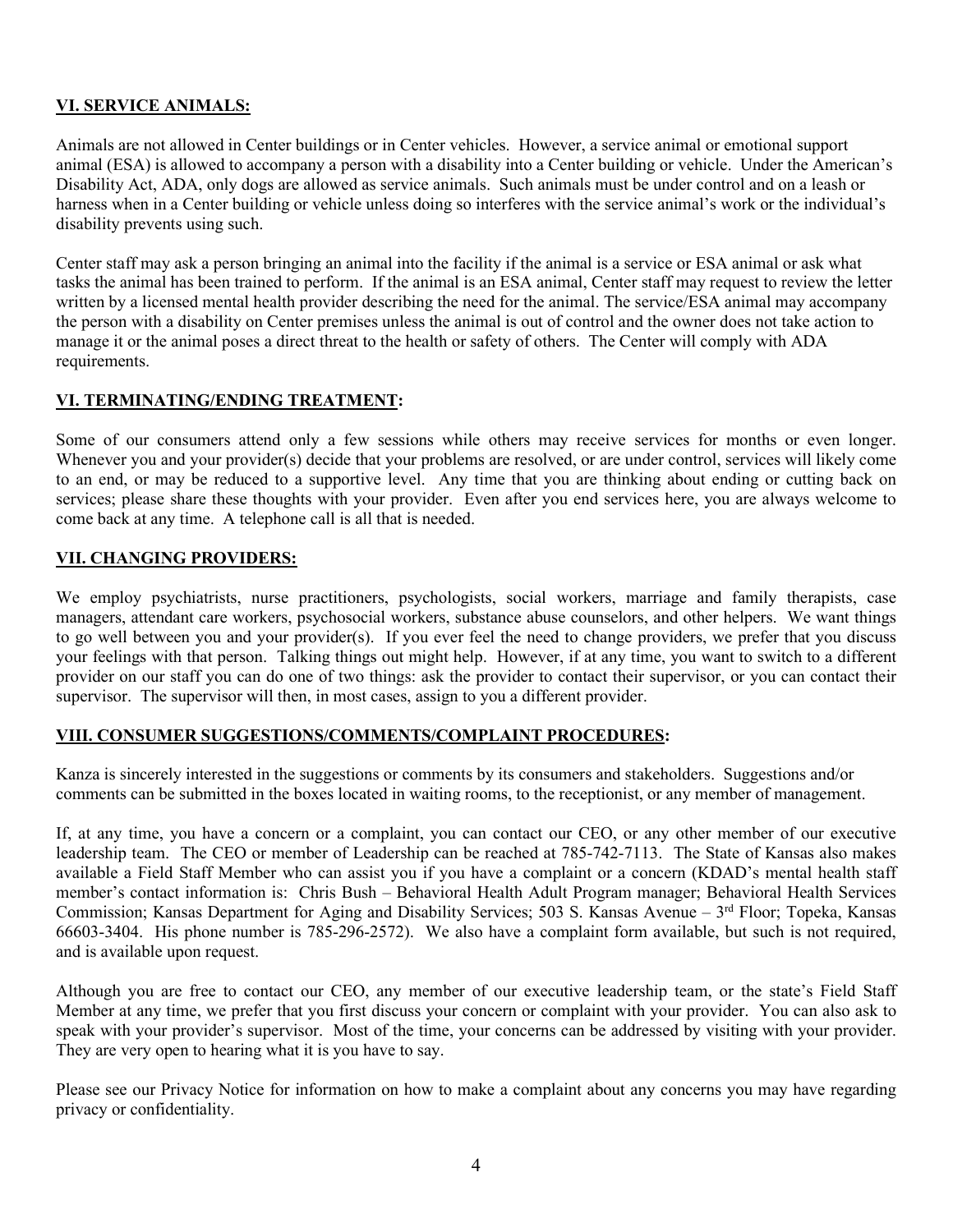**IV. RED FLAGS IDENTITY THEFT POLICY:** Kanza has in place a Red Flags Identity Theft Prevention Policy/Procedure in order to comply with the Federal Trade Commission's Identity Theft Prevention Red Flags Rule (Part 681 of Title 16 of the Code of Federal Regulations implementing Sections 114 and 315 of the Fair and Accurate Credit Transactions Act (FACTA) of 2003.) This policy applies to all programs of Kanza.

#### **IX. TREATMENT RECORD POLICY AND CONFIDENTIALITY:**

We are required to keep certain information about our consumers in a confidential treatment record or chart. We keep information such as psychological testing, an intake summary, diagnosis, prognosis, progress notes, medications prescribed, social history, treatment plan, and so on.

Treatment records will be kept for each consumer admitted for treatment at the Center. Treatment records are the property of the Center. Treatment records shall be kept for the greater of ten (10) years after the date of last discharge of consumer, or one (1) year beyond the date the consumers who are minors reach the age of eighteen (18) for those minors no longer in treatment. When a treatment record has reached the 10 years post-discharge date, or the one year date past the minor's 18th birthday for those minors no longer in treatment, that record will be destroyed by shredding. Such shredding shall be done to the degree that the remains of the record are absolutely unreadable. Shredded material will be disposed of by a professional shredding company or in accordance with approved Center procedures. Electronic health records are maintained in secure electronic storage indefinitely.

Your treatment record, and other confidential material, will be kept under lock and key when not under the direct supervision of our staff. Members of our staff who have a "need to know" will have access to your records. Each of our staff members are bound to follow laws and regulations concerning confidentiality. Each staff person strives to protect your privacy. In certain situations, persons not on our staff may have access to your records, as stated in our Privacy Notice, and the addendum to it, which has been (or will be) given to you. Confidential information is shared with State licensing agencies for research and data gathering purposes as allowed by state regulations.

If you request copies of your treatment record, there will be costs associated with that to include the cost of copying the material as well as staff time. The costs will be based upon the *Approved Charges for Medical Records from the Kansas Department of Labor,* which is published at the beginning of each year.

The confidentiality of information, including conversations between persons as well as treatment sessions, is of the highest priority. Therefore, the audio or video/audio recording of conversations by person at KANZA, including but not limited to telephone conversations, treatment sessions, or even casual conversations is strictly prohibited regardless of the consent of the persons involved, unless the recording is expressly approved by the CEO or his/her designee.

## **X. RESEARCH POLICY:**

Our Center does not, at this time, sponsor formal or controlled scholarly research projects per se. However, we do conduct studies of our own internal data, and the state does conduct studies of our data, or sponsors such studies. At times, confidential information is used in these studies, which is permissible by law in certain instances. For more information, please see our Privacy Notice, or contact our CEO, or any member of the management team. If our Center should ever sponsor a formal, controlled study or experiment, we would first develop policies and procedures, and would, where necessary inform our consumers.

## **XI. MEDICATION:**

If part of your treatment at the Center involves medication, the main clinical effects of the medication should be explained to you by our psychiatrists (M.D. or D.O*.*) or by our Advanced Practice Registered Nurse (APRN). The side effects and possible interaction effects of your medication should also be explained to you. If you have questions about your medication(s), please ask.

#### **XII. USE OF EMERGENCY BEHAVIORAL INTERVENTIONS:**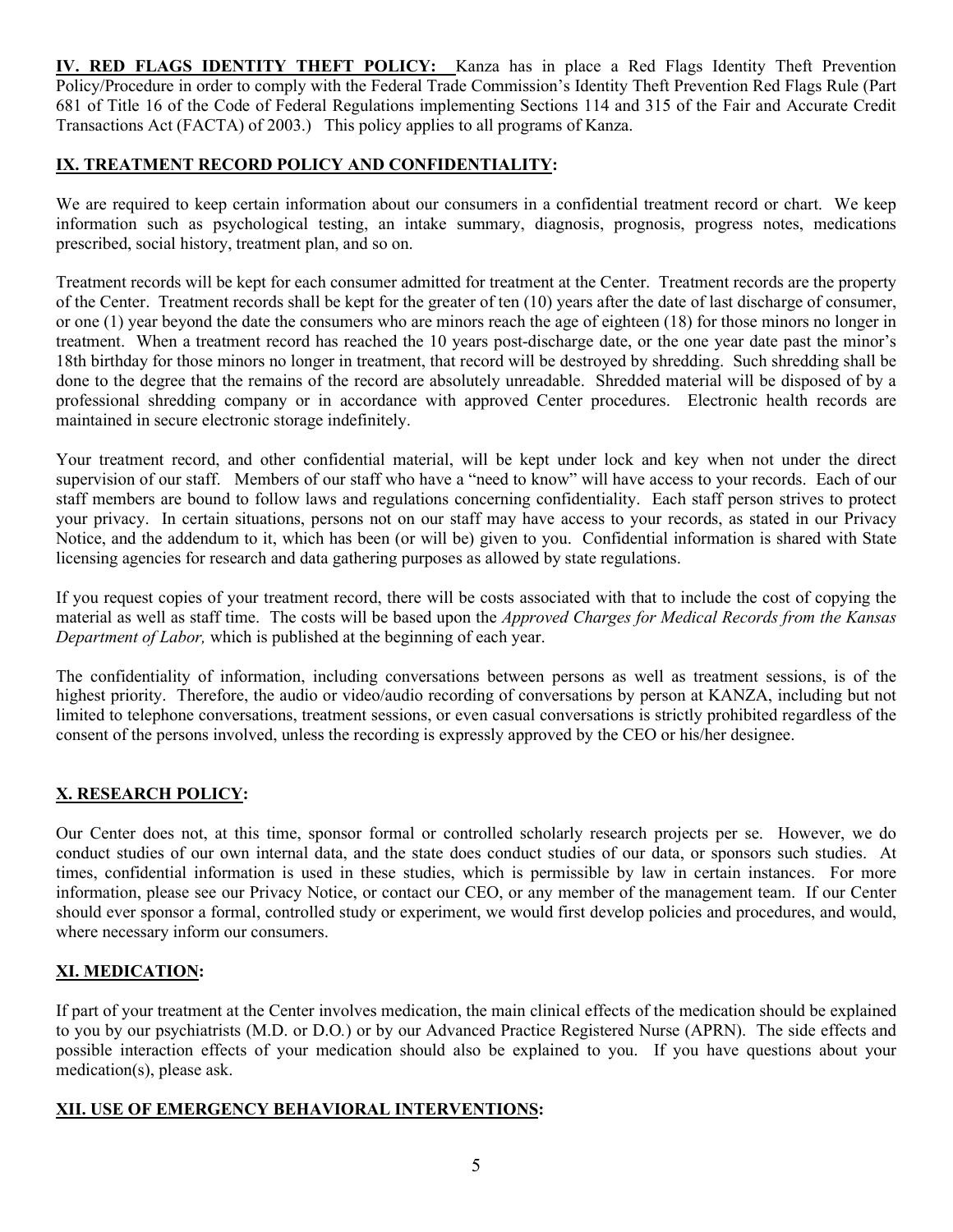Kanza is concerned about the safety of its consumers, the public and its staff members. Also, the Center wishes to provide a healthy environment that promotes recovery and improvement in one's personal and family life. In the course of providing quality mental health care the staff members of Kanza are trained to recognize the signs of distress or agitation that can be a warning of potential problems. Kanza staff members are prepared to provide the right level of intervention to promote safety and professional care.

Kanza's policy is for staff members to use only behavioral intervention techniques for which they are trained and only in situations where non-behavioral techniques have been unsuccessful and the safety of a consumer or other person is at risk of harm. Our practices are in compliance with state laws and regulations that govern their use.

Kanza staff members will not use these behavioral interventions to humiliate, frighten or physically harm a consumer. The techniques are only used as long as necessary to control a threatening or aggressive behavior and only when verbal or other non-behavioral efforts have failed.

Kanza staff are trained in a nationally recognized program for nonviolent crisis intervention that is a safe, non-harmful behavioral management system designed specifically for human service professionals. Staff are trained to use prevention techniques that are verbal and serve to de-escalate behaviors. When necessary, staff are trained to use non-violent techniques to gain physical control, as needed, and keep persons safe. When it is necessary to utilize these techniques, the event is reviewed by quality safeguards developed by the agency.

Consumers, parents and/or guardians are encouraged to contact the Center with their questions about this part of Kanza's services by contacting the Department Director or the Chief Executive Officer. The Center's written policy is available upon request.

## **XIII. CONSUMER'S RIGHTS:**

Your rights as a consumer are listed below. You will be asked to sign a form at intake, acknowledging that you understand your rights as a consumer of mental health services. If you have any questions about your rights, please do not hesitate to ask. Any member of our staff can help you understand your rights. As a consumer at our Center, you have the following rights:

- 1. To receive treatment that is appropriate for your particular problem.
- 2. To have your own individualized treatment plan and to actively participate in its development.
- 3. To request changes in the treatment/services being provided to you, and to request a change in staff assigned to you.
- 4. To have your treatment plan clearly explained to you.
- 5. To know the name of the person in charge of your treatment.
- 6. To know what medication has been prescribed by us for you and why. To be told of the main effects (potential benefits) and possible side effects (and other risks) associated with all medications that are prescribed to you by us.
- 7. To know approximately how long treatment will take, if such an answer is possible.
- 8. To receive an explanation of the nature of the course of your treatment or proposed treatment, and any known risks associated with treatment. To receive an explanation of the potential benefits (as well as any known adverse consequences or risks) associated with the types of treatments in your treatment plan.
- 9. To request information about treatment methods, other than the one(s) prescribed, that are available. To request information about other clinically appropriate medications and alternative treatments, even if these medications or treatments are not the recommended choice of our provider staff.
- 10. To take part in planning for discharge from services.
- 11. To be referred for prompt medical treatment if you become seriously ill on Center premises or while in contact with Center staff.
- 12. To express your opinions, recommendations, or grievances to us about our services without fear of prejudice or penalty.
- 13. To receive services without discrimination in any manner prohibited by law or regulation.
- 14. To have your privacy and confidentiality protected as defined by law or regulation.
- 15. To be treated in a courteous manner by Center staff. Center personnel are prohibited from using verbal abuse or physical violence against consumers that is not self-defensive. To be treated with dignity and respect.
- 16. To not be photographed, or otherwise identified by any medium, without your consent.
- 17. To not participate in research that would identify you as a consumer without your consent.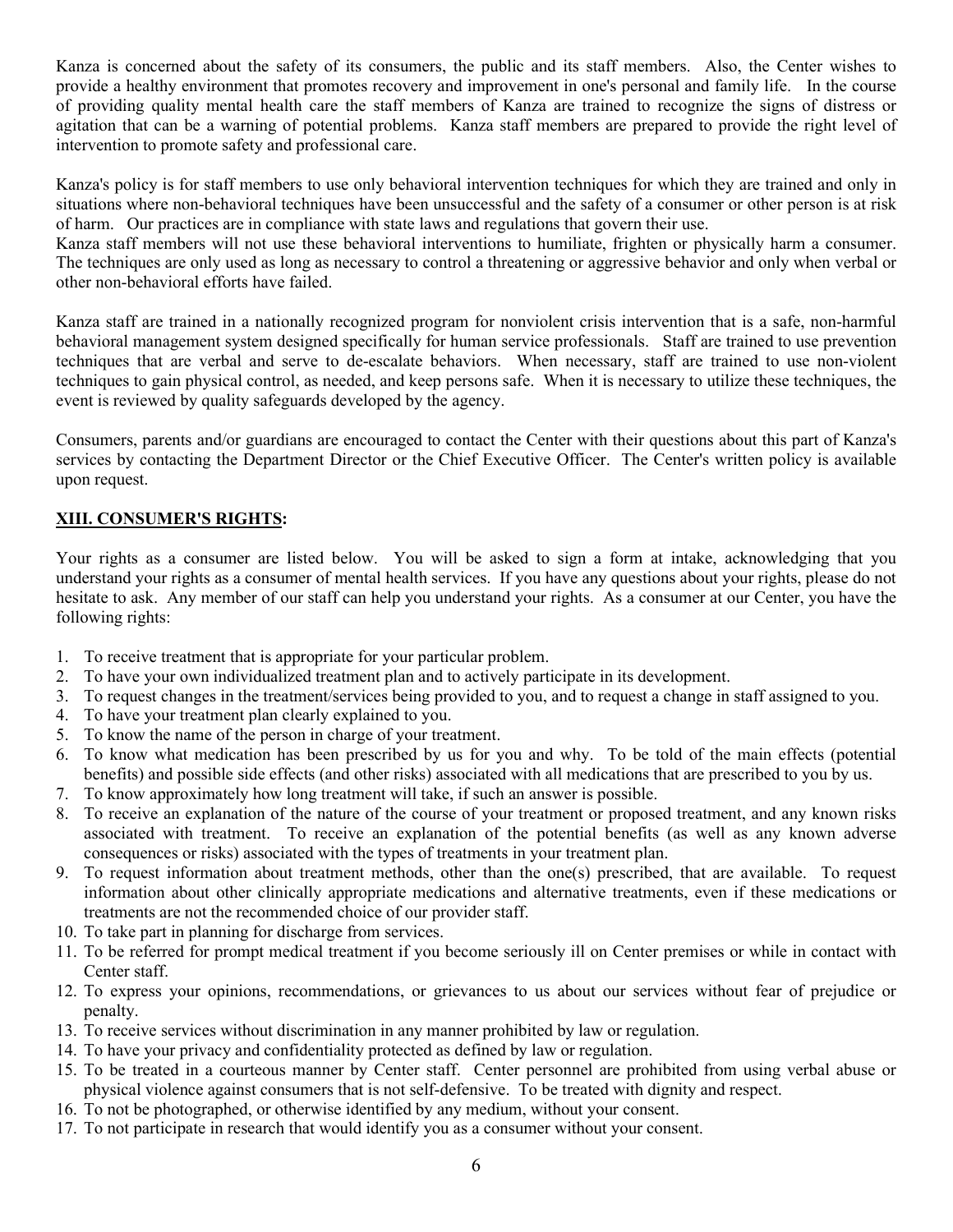- 18. To not be videotaped or observed from a two-way mirror without your consent.
- 19. To have your bill, or charges for services, explained upon request and at the time of admission/intake.
- 20. To refuse any and all treatments prescribed, if you are a voluntary consumer.
- 21. To receive an explanation of the possible consequences for failing to follow prescribed treatments, if you are an involuntary consumer.
- 22. To have treatment in the least restrictive, but most appropriate manner.
- 23. To seek treatment from an independent behavioral health therapist or psychiatrist (while also receiving services from the Center). However, the Center is not responsible for the cost or consequences of your treatment from an independent provider. The Center may establish certain other conditions related to this process, but only to assure coordination of treatment.
- 24. To be accompanied, or represented, by a person of your own choice during all contacts with the Center, unless such accompaniment would interfere with treatment, or disrupt other Center operations.
- 25. To refuse to take any experimental medication, or to participate in any experimental treatment or research project, and to not be forced or subjected to this medication or treatment with your knowledge and expressed consent.
- 26. To file a complaint or grievance as per our procedures for such, including filing a complaint about perceived violations of any of the rights listed here, and to be informed about the procedures for making a complaint.
- 27. To exercise your civil rights at the Center, unless you have been declared legally incompetent.
- 28. To see and review your records here at the Center, as long as such follows the procedures detailed above.
- 29. To not be subjected to the use of any type of treatment, technique, intervention, or practice, including the use of restraint or seclusion, done solely as a means of coercion, discipline, retaliation, or for convenience of staff, volunteers, or contractors.
- 30. To exercise your consumer rights by substitute means, including the use of advance directives, a living will, a durable power of attorney for healthcare decisions, or through springing powers provided for within a guardianship.
- 31. To prevent Center staff from disclosing to anyone that you have received, or are receiving, services from the Center, or from disclosing to anyone anything you have said (or information you provided) during any part of your services here. Our personnel will protect your privacy/confidentiality, unless you sign a written consent to release information. There are instances where we can release information without your consent. These instances are described in law, and are summarized above.

Our Privacy Notice, and the addendum to it, describes other rights you have concerning privacy and confidentiality.

## **XIV. CONSUMER'S RESPONSIBILITIES:**

We ask that you be aware of your responsibilities as a consumer of services at our Center:

- 1. To provide us with information that we need in order for us to provide services to you, including adequate clinical, demographic and financial information.
- 2. To follow the plans and instructions for care that have been agreed upon.
- 3. To understand your behavioral health care problems, and to participate in developing treatment goals together with your provider.
- 4. To keep appointments in a timely manner, and to notify KANZA staff of cancellation in a timely manner.
- 5. To let us know of any special arrangements needed due to a disability or some special condition.
- 6. To arrange for the care of children while receiving services.
- 7. To work toward following the treatment plan established with KANZA staff.
- 8. To respect the privacy and confidentiality of other consumers.
- 9. To let us know of changes in any of the following: your name, address, telephone, insurance, financial status, etc.
- 10. To make payments for services as agreed to.
- 11. To treat KANZA staff with courtesy and respect.
- 12. To notify us if medications are discontinued, or if problems with medication develop.
- 13. To let us know if you are dissatisfied with our services, etc.
- 14. To let us know if you do not plan to return for scheduled services.
- 15. To assist us in keeping our offices and facilities safe.
- 16. To let us know if a crisis or emergency situation exists.
- 17. To authorize our staff to talk with primary care providers (doctors, etc.) and other providers who are important to a coordinated plan of care.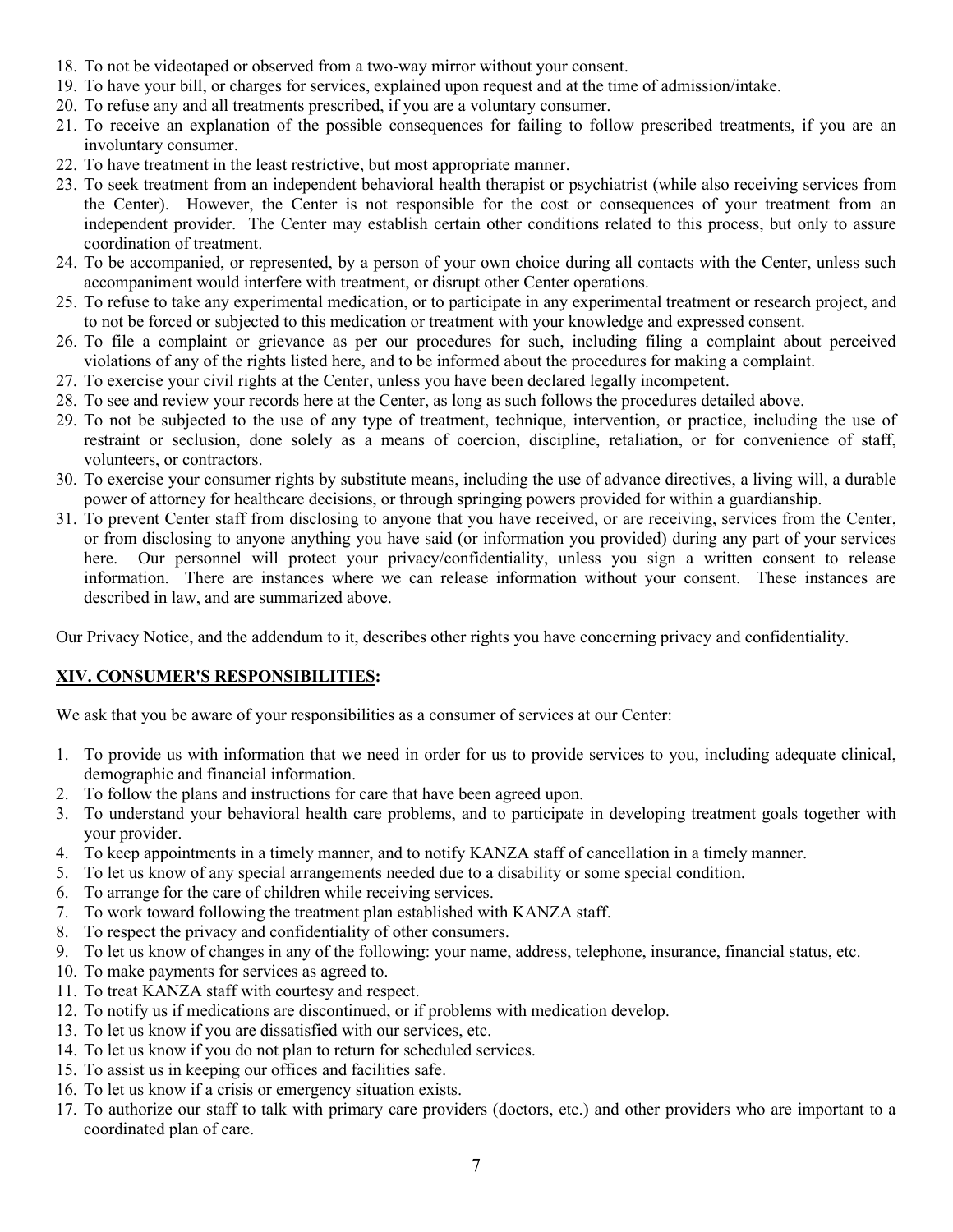18. To let your provider know about your mental health treatment needs.

## **XV. DISCLOSURE OF STAFF CREDENTIALS:**

Staff members at the Center who provide services to consumers are required to have certain training and credentials. Our provider staff members are also required to undergo certain background checks and screenings.The following is a summary of the training and credentials required of those who provide direct services to consumers in a community mental health center.

Psychiatrist: Psychiatrists must have obtained the M.D. or D.O. degree, completed an appropriate internship in psychiatry, and be licensed to practice medicine by the Board of Healing Arts of the State of Kansas. Psychiatrists are authorized by law to prescribe medication.

Advanced Practice Registered Nurse (APRN): APRN's must have obtained a master's degree in nursing and have completed coursework specific to a field of nursing practice, such as psychiatric nursing. Must be licensed as an Advanced Practice Nurse Practitioiner by the State Board of Nursing of the State of Kansas. APRN's are authorized by law to prescribe medication, as long as they do so under a written protocol approved by a physician.

Licensed Master of Social Work (LMSW): LMSW's must have obtained a masters degree in social work, and must have passed an examination in order to be licensed by the Behavioral Sciences Regulatory Board of the State of Kansas. They must have completed a social work internship as a part of their master's degree. LMSW's are not authorized to prescribe medication nor are they permitted to practice medicine.

Licensed Specialist in Clinical Social Work (LSCSW): LSCSW's must first meet the requirements of the LMSW (see just above). In addition, they must have completed at least two years of post-masters supervised clinical practice, and must pass an examination, in order to be licensed by the Behavioral Sciences Regulatory Board of the State of Kansas. LSCSW's are not authorized to prescribe medication nor are they permitted to practice medicine.

Licensed Masters Level Psychologist (LMLP): LMLP's must have obtained a masters degree in psychology, usually clinical psychology, and pass an examination, in order to be licensed by the Behavioral Sciences Regulatory Board of the State of Kansas. They must have completed an internship as a part of their masters degree. LMLP's are not authorized to prescribe medication nor are they permitted to practice medicine.

Licensed Clinical Psychotherapist (LCP): Persons who have obtained the LMLP (or any of several other types of behavioral health licenses) may apply for licensure as an LCP. The Behavioral Sciences Regulatory Board of the State of Kansas licenses person so qualified. These persons must also have completed at least two years of post-masters supervised clinical practice and must pass an examination. LCP's are not authorized to prescribe medication nor are they permitted to practice medicine.

Licensed Marriage and Family Therapist (LMFT): LMFT's must have obtained a masters degree in marriage and family therapy, and must pass an examination, in order to be licensed by the Behavioral Sciences Regulatory Board of the State of Kansas. They must have completed an internship as a part of their masters degree. LMFT's are not authorized to prescribe medicine nor are they permitted to practice medicine.

Licensed Clinical Marriage and Family Therapist (LCMFT): LCMFT's must first have obtained the LMFT (see above). In addition, they must have completed two years of post-masters supervised clinical practice in marriage and family therapy in order to be licensed as an LCMFT by the Behavioral Sciences Regulatory Board of the State of Kansas. LCMFT's are not authorized to prescribe medication nor are they permitted to practice medicine.

Licensed Practical Nurse (LPN): This position is the initial, entry level of credentialing by the Kansas Board of Nursing. As part of their work, LPNs take client vitals and record client activities. They clean and monitor [medical](http://en.wikipedia.org/wiki/Medical_equipment)  [equipment.](http://en.wikipedia.org/wiki/Medical_equipment) LPNs also monitor their clients and report [adverse reactions](http://en.wikipedia.org/wiki/Adverse_effect) to medications or treatments. LPNs gather information from clients, including their [health history](http://en.wikipedia.org/wiki/Medical_history) and how they are currently feeling. They may use